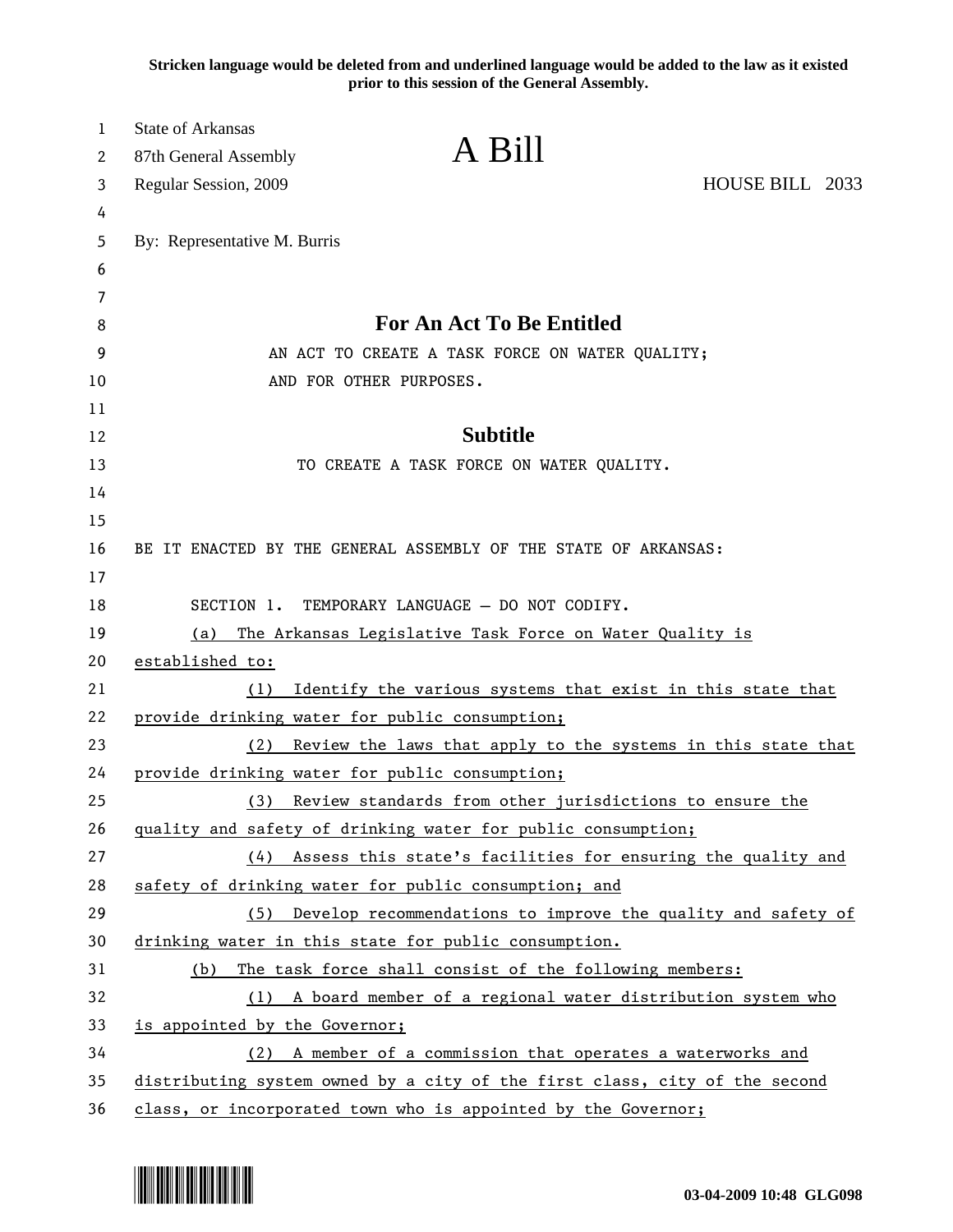| 1  | A member of the Senate appointed by the President Pro<br>(3)                 |  |  |
|----|------------------------------------------------------------------------------|--|--|
| 2  | Tempore of the Senate;                                                       |  |  |
| 3  | A member of the House of Representatives appointed by the<br>(4)             |  |  |
| 4  | Speaker of the House of Representatives;                                     |  |  |
| 5  | A person appointed by the Attorney General;<br>(5)                           |  |  |
| 6  | A person appointed by the Arkansas Municipal League;<br>(6)                  |  |  |
| 7  | A person appointed by the Arkansas Department of<br>(7)                      |  |  |
| 8  | Environmental Quality;                                                       |  |  |
| 9  | (8) A person appointed by the Department of Rural Services;                  |  |  |
| 10 | A person appointed by the Arkansas Natural Resources<br>(9)                  |  |  |
| 11 | Commission;                                                                  |  |  |
| 12 | (10) A person appointed by the State Board of Health; and                    |  |  |
| 13 | (11) A water system operator appointed by the Drinking Water                 |  |  |
| 14 | Advisory and Operator Licensing Committee.                                   |  |  |
| 15 | $(c)(1)$ The members of the House of Representatives and the Senate          |  |  |
| 16 | appointed to the task force under subsection (b) of this section shall serve |  |  |
| 17 | as cochairs of the task force.                                               |  |  |
| 18 | The task force shall meet at least one (1) time every three<br>(2)           |  |  |
| 19 | (3) months but may meet more often at the call of the                        |  |  |
| 20 | cochairs.                                                                    |  |  |
| 21 | The task force shall meet at the State Capitol.<br>(3)                       |  |  |
| 22 | If a vacancy occurs on the task force, the vacancy shall be filled<br>(d)    |  |  |
| 23 | by the same process as the original appointment made under subsection (b) of |  |  |
| 24 | this section.                                                                |  |  |
| 25 | The task force shall establish rules and procedures for conducting<br>(e)    |  |  |
| 26 | its business.                                                                |  |  |
| 27 | (f) A legislative member of the task force is entitled to receive            |  |  |
| 28 | reimbursement for expenses and per diem at the same rate and from the same   |  |  |
| 29 | source as provided by law for a member of the General Assembly who attends a |  |  |
| 30 | meeting of an interim committee.                                             |  |  |
| 31 | A majority of the members of the task force constitutes a quorum<br>(g)      |  |  |
| 32 | for transacting the business of the task force.                              |  |  |
| 33 | The Bureau of Legislative Research shall provide staff for the<br>(h)        |  |  |
| 34 | task force.                                                                  |  |  |
| 35 | The task force terminates on December 31, 2010.<br>(i)                       |  |  |
| 36 | (j) On November 1, 2010, the task force shall deliver a report               |  |  |